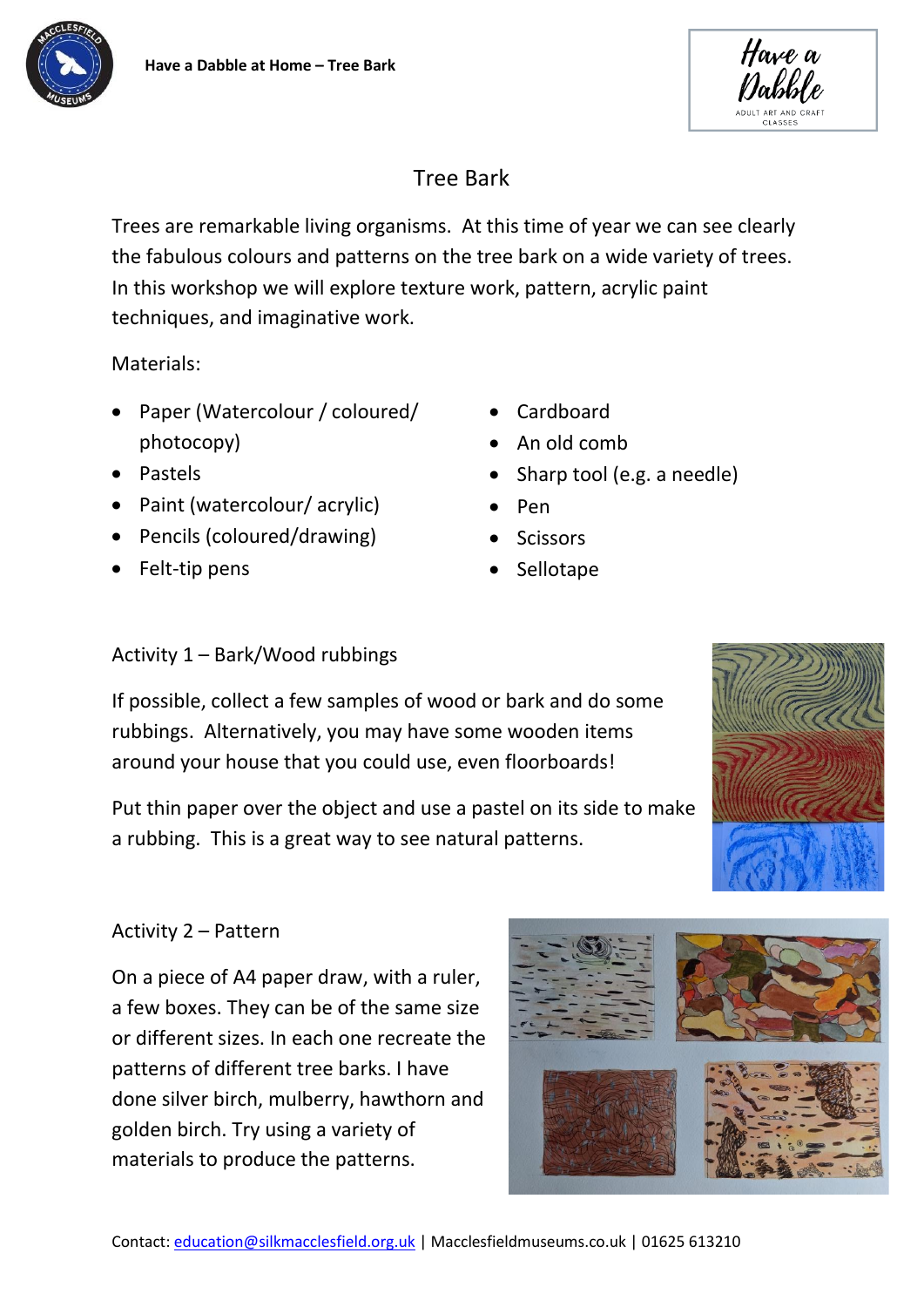

## Activity 4 – Tree Composition

You could produce this image on a canvas or watercolour paper taking inspiration from what you see outside or pictures of wintery scenes. I chose to explore Silver Birch trees using acrylic paint.

- First I drew my design lightly in pencil.
- I added the background by slightly watering down the paint and adding in blocks of colour.
- On top of that I added undiluted paint to make a thicker layer. I dragged an old comb through the paint to create

texture. If you don't have a comb you could make one from cardboard with a jagged edge.

• I painted the trees on top using layers of thick paint before finally adding in the details.





## Activity 5 - Sgraffito

Cut yourself a small piece of watercolour paper. On the smooth side cover the whole page with pastels. You could use just one colour or many (do not use dark colours). Now change to a dark colour and go over the whole sheet again with the dark pastel. Remember to press quite hard for both layers to get lovely rich colours.